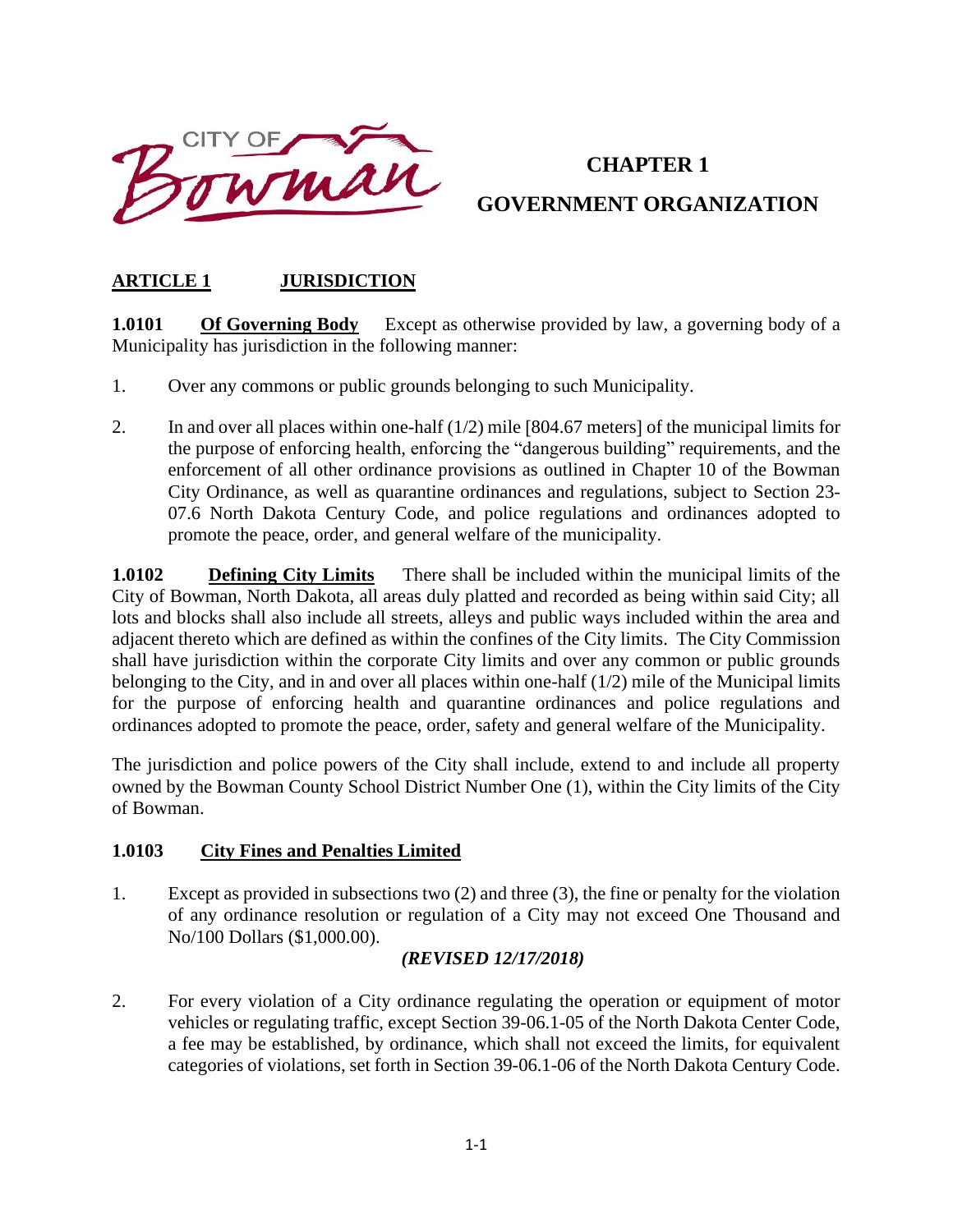3. For every violation of a City ordinance, resolution or regulation, the penalty may not exceed a fee of**.** One Thousand and No/100 Dollars (\$1,000.00).

#### *(REVISED 12/4/2018)*

This Section shall not be construed to prohibit the utilization of the sentencing alternatives, other than a fine or imprisonment, for the violation for a City ordinance, nor shall this Section limit the use of deferred or suspended sentences.

#### *(REVISED 4/03/2001)*

## **ARTICLE 2 GOVERNING BODY – BOARD OF CITY COMMISSIONERS**

**1.0201 Regular Meetings** The Board of City Commissioners shall meet regularly at the City Hall on the first  $(1^{st})$  and third  $(3^{rd})$  Tuesday of each month at the hour of 4:00 P.M. unless some other time and place shall be specifically fixed by the Board. The Board shall meet in addition there to, as often as required by Section 40-09-11 of the North Dakota Century Code.

**1.0202 Special Meetings** Special meetings may be called at any time by the President, or any two (2) members of the governing body to consider matters mentioned in the call of such meetings. Written notice of any special meeting shall be given to each member of the governing body at least three (3) hours before the time of the meeting.

**1.0203 Meeting to be Public – Journal of Proceedings Kept** All meetings of the Governing body shall be open to the public, and a journal of its proceedings shall be kept. Notice of the regular meeting time or of a special meeting shall be given as provided by Section 44-04-20 of North Dakota Century Code and amendments thereto.

**1.0204 Quorum** The provisions of Section 40-06-03 of the North Dakota Century Code and all subsequent amendments shall be and are hereby incorporated by reference in this ordinance.

A majority of the members of the governing body of a municipality shall constitute a quorum to do business but a smaller number may adjourn from time to time.

The governing body may compel the attendance of absentees under such penalties as may be prescribed by ordinance and may employ the police of the municipality for that purpose.

**1.0205 Reconsidering or Rescinding Votes at Special Meeting** The Provisions Section 40- 06-04 of the North Dakota Century Code and all subsequent amendments shall be and hereby are incorporated by reference in this ordinance.

No vote of the governing body of a municipality shall be reconsidered or rescinded at a special meeting unless there is present at such special meeting as large a number of members as were present when such vote was taken.

**1.0205 Rules and Order of Business** Rules and order of business for the parliamentary government of the governing body shall be governed by Roberts Rules of Order.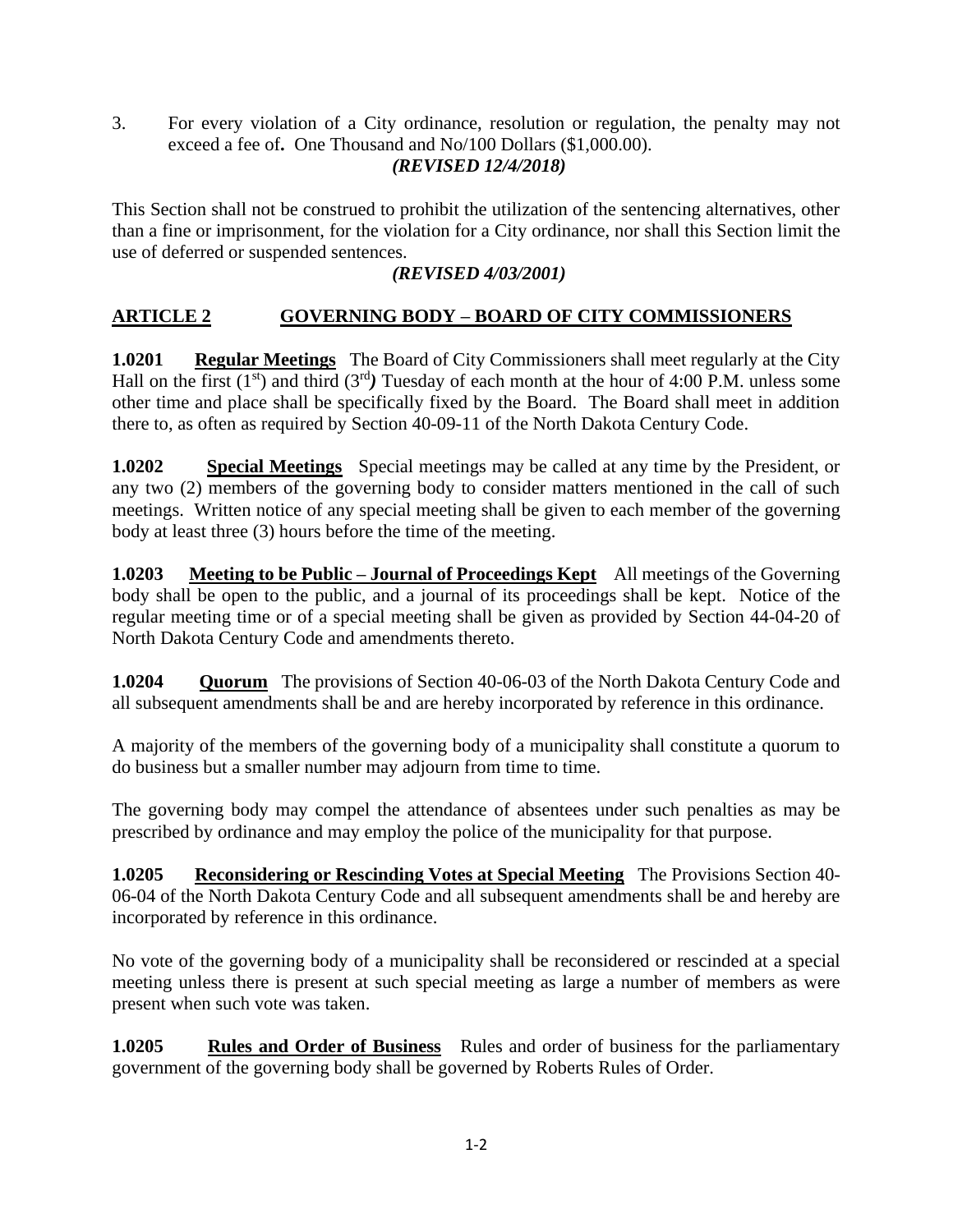# **ARTICLE 3 ELECTIVE OFFICERS**

**1.0301 Board of City Commissioners** The governing body of the City of Bowman shall be the Board of City Commissioners which shall be composed of the President of the Board of City Commissioners and not less than four (4) City Commissioners. The number of City Commissioners may be increased or decreased pursuant to Section 40-06-09 of the North Dakota Century Code. *(REVISED 4/03/2001)*

**1.0302 Commissioners Terms of Office – Terms of Members of First Board – Resignation** Each Commissioner and the President of the Board of City Commissioners shall hold office four (4) years from and after the date of his election, and until his successor shall have been duly elected and qualified. The Commission shall establish by ordinance a procedure where by one-half (1/2) of all Commissioners, as nearly as practicable, are elected biannual. The President of*,* and any other member of the Board, may resign from office by filing a written resignation with the City Auditor, who shall submit the resignation to the Board of City Commissioners at its next regular meeting, or at a special meeting called for consideration of such resignation. The resignation shall become effective upon its acceptance by the Board. The term of each Commissioner shall commence on the fourth  $(4<sup>th</sup>)$  Tuesday in June in the year in which he is elected. *(REVISED 4/03/2001)*

**1.0303 President of Board as Executive Officer – Duties No Veto Power** The provisions of Section 40-09-08 of the North Dakota Century Code and all subsequent amendments shall be and are hereby incorporated by reference in this ordinance.

The President of the Board of City Commissioners shall be the Executive Officer of the City and shall see that all of the laws of the City are enforced*.* The titles 'President" and "Executive Officer" are interchangeable. The President shall have the right to vote as a member of the Board, but shall have no veto power.

## *(REVISED 12/17/18)*

**1.0304 Vice-President and Acting President of Board Powers to Act** The provisions of Section 40-09-09 of the North Dakota Century Code and all subsequent amendments shall be and are hereby incorporated by reference in this ordinance.

At the first  $(1<sup>st</sup>)$  meeting of the Board after each biennial election, one (1) of its own members shall be elected Vice-President. The Vice-President shall perform all of the duties of the office of President in the absence or inability of the President to act. In the absence or inability to act of both the President and the Vice-President, the Board shall elect one (1) of its members as acting President, who shall have all of the powers and perform all of the duties of the President during his absence or disability.

**1.0305 How Vacancies in Board Filled** The provisions of Section 40-09-10 of the North Dakota Century Code and all subsequent amendments shall be and are hereby incorporated by reference in this ordinance.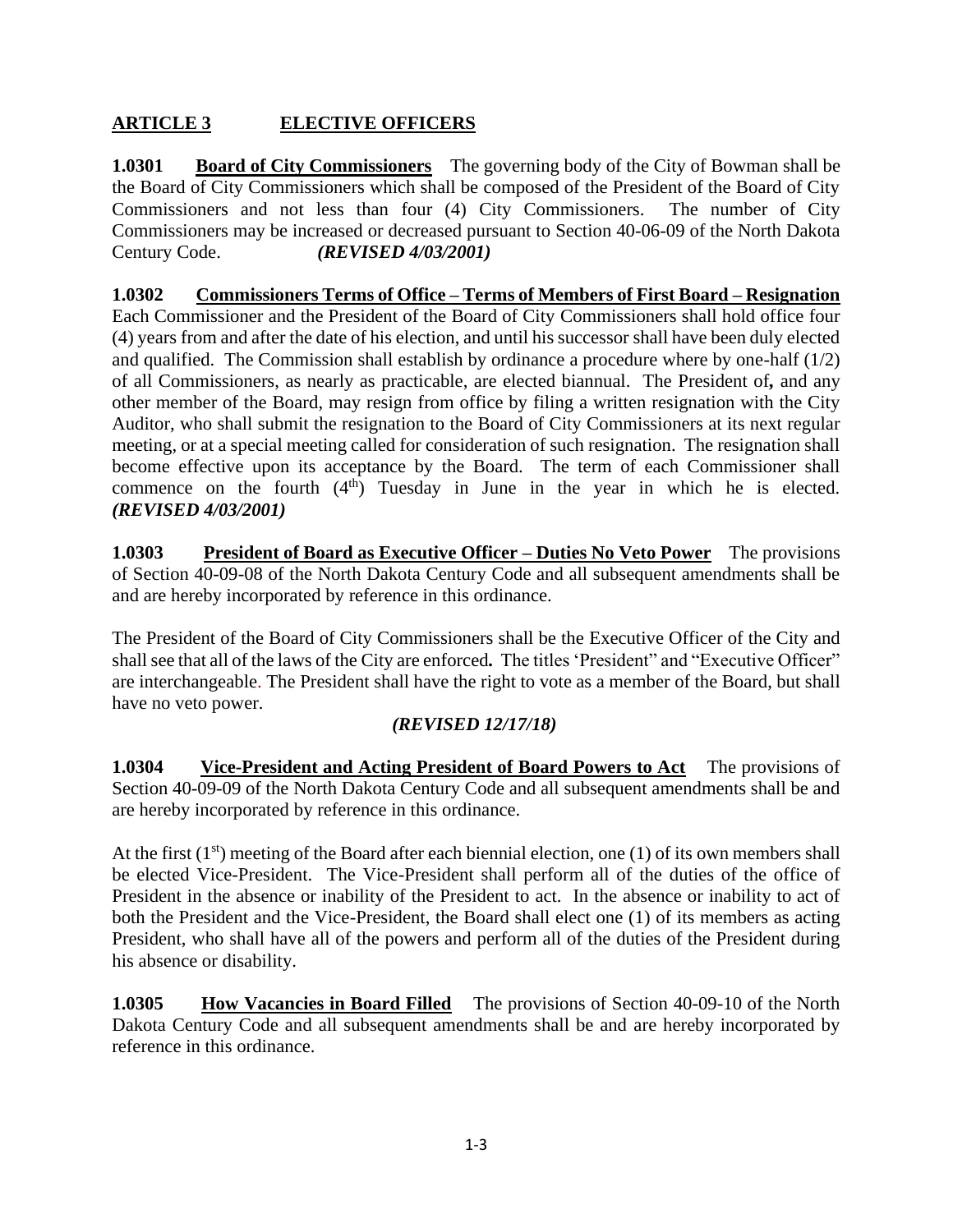If a vacancy occurs in the office of a City Commissioner or the office of the President of the Board of City Commissioners, the Board may call a special City election to fill such a vacancy for the unexpired term, or may, after fifteen (15) days from the date of such vacancy appoint a person to fill such vacancy until the next City election, at which election the unexpired term shall be filled. Upon petition of five percent (5%) of the qualified electors, as determined by the total number of votes cast in the City in the last general election, the Commission shall call a special City election to fill a vacancy occurring more than six (6) months prior to the next City election, provided such petition has been submitted within fifteen (15) days of the date of such vacancy. *(REVISED 12/17/18)*

**1.0306 Departments of Administration of City Divided Among Commissioners – Duties** The provisions of Section 40-09-12 of the North Dakota Century Code and all subsequent amendments shall be and are hereby incorporated by reference in this ordinance.

The Board of City Commissioners, by a majority vote of all the members thereof, shall designate from among its members:

- 1. A Police Commissioner who shall have under his special charge the enforcement of all police regulations of the City;
- 2. A Commissioner of Streets, Garbage, Landfill, and Vector Departments who shall have under his special charge the Supervision of the streets and alleys of the City and who shall be charged with responsibility for the lighting, cleaning and sanitary condition of the streets and alleys and with the enforcement of all the rules and regulations relating to the maintenance and upkeep of property with special regard for the preservation of all public improvements and to see that the conditions of all grants of franchises or privileges are complied with faithfully and performed, and shall see to the enforcement of all regulations with respect to said departments and all revenue pertaining thereto; *(REVISED 6/19/2018)*
- 3. A Waterworks and Sewerage Commissioner who shall have under his special charge the waterworks and sewerage department of the City and who shall see to the enforcement of all regulations with respect to said departments and all revenue pertaining thereto; and
- 4. A Commissioner of Finance and Revenue who shall have under his special charge the enforcement of all laws for the assessment and collection of taxes of every kind and the collection of all revenues belonging to the City, from whatever source the same may be derived, and who shall examine into and keep informed as to the finances of the City.

The duties assigned to the various members of the Board by this Section may be otherwise distributed by a majority vote of the Board's members.

**1.0307 Accounts Audited by Respective Commissioners Approved by Board** The provisions of Section 40-09-13 of the North Dakota Century Code and all subsequent amendments shall be and are hereby incorporated by reference in this ordinance.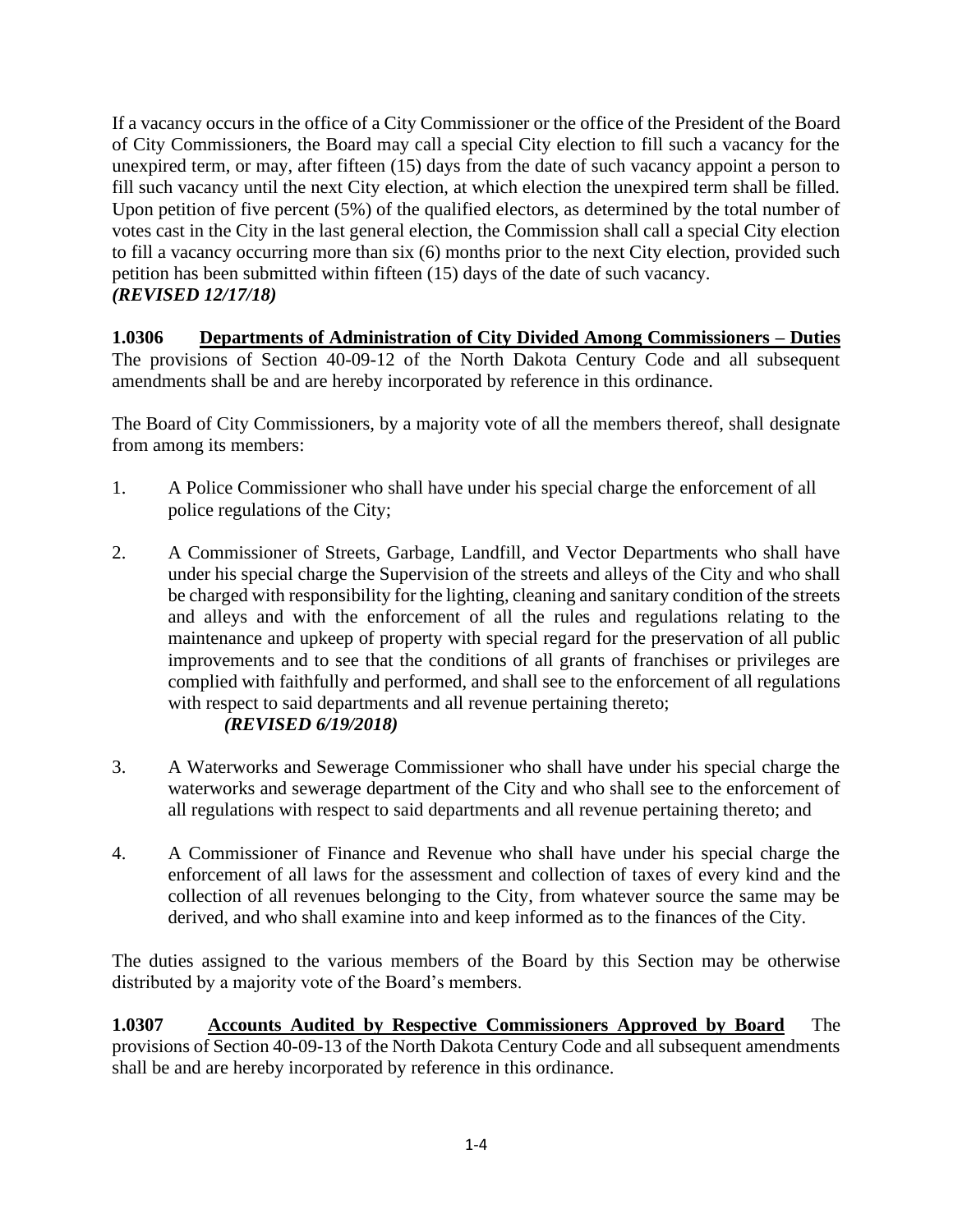The Supervisor who is head of each department shall audit all accounts against it, but before payment on the accounts shall be acted upon the payments shall be approved by at least three (3) members of the Board of City Commissioners. Approval by at least three (3) members of the Board of City Commissioners shall be recorded in the record of the Board and this shall be sufficient to indicate approval without requiring the approving members to sign or initial the voucher or order for payment of the account.

#### *(REVISED 6/19/2018)*

**1.0308 Rules and Regulations Governing Departments and Agencies of City Made by Board** The provisions of Section 40-09-14 of the North Dakota Century Code and all subsequent amendments shall be and are hereby incorporated by reference in this ordinance.

The Board of City Commissioners shall have the sole authority to pass and adopt rules and regulations concerning the organization, management and overall operation of all of the departments of the City and the other agencies created by it for the administration of the City's affairs.

**1.0309 Board May Summon and Compel Attendance of Witness and Books – Punish for Contempt – Process** The provisions of Section 40-09-16 of the North Dakota Century Code and all subsequent amendments shall be and are hereby incorporated by reference in this ordinance. Whenever it is necessary for the more effective discharge of its duties, the Board of City Commissioners may summon and compel the attendance of witnesses and the production of books and papers before it. The Board may punish for contempt of the Board with the same fines and penalties as the District Judge may inflict for contempt of the District Court. All process necessary to enforce the powers conferred by this section shall be signed by the President of the Board, attested by the City.

## *(REVISED 4/03/2001)*

**1.0310 Restrictions on Members of Board** The provisions of Section 40-09-17 of the North Dakota Century Code and all subsequent amendments shall be and are hereby incorporated by reference in this ordinance. No member of the Board of City Commissioners shall:

1. Be eligible to any other office the salary of which is payable out of the City Treasury;

2. Hold any other office under the City Government; and

#### 3. Hold a position of remuneration in the employment of the City. **ARTICLE 4 ELECTIVE OFFICERS – OTHER THAN GOVERNING BODY**   *(REPEALED 6/19/2018)*

## **ARTICLE 5 APPOINTIVE OFFICES**

**1.0501 Appointive Officers – Right to Dispense with Offices** At the first meeting after the qualification of its members, or as soon thereafter as possible, the Board of City Commissioners shall appoint the following officers: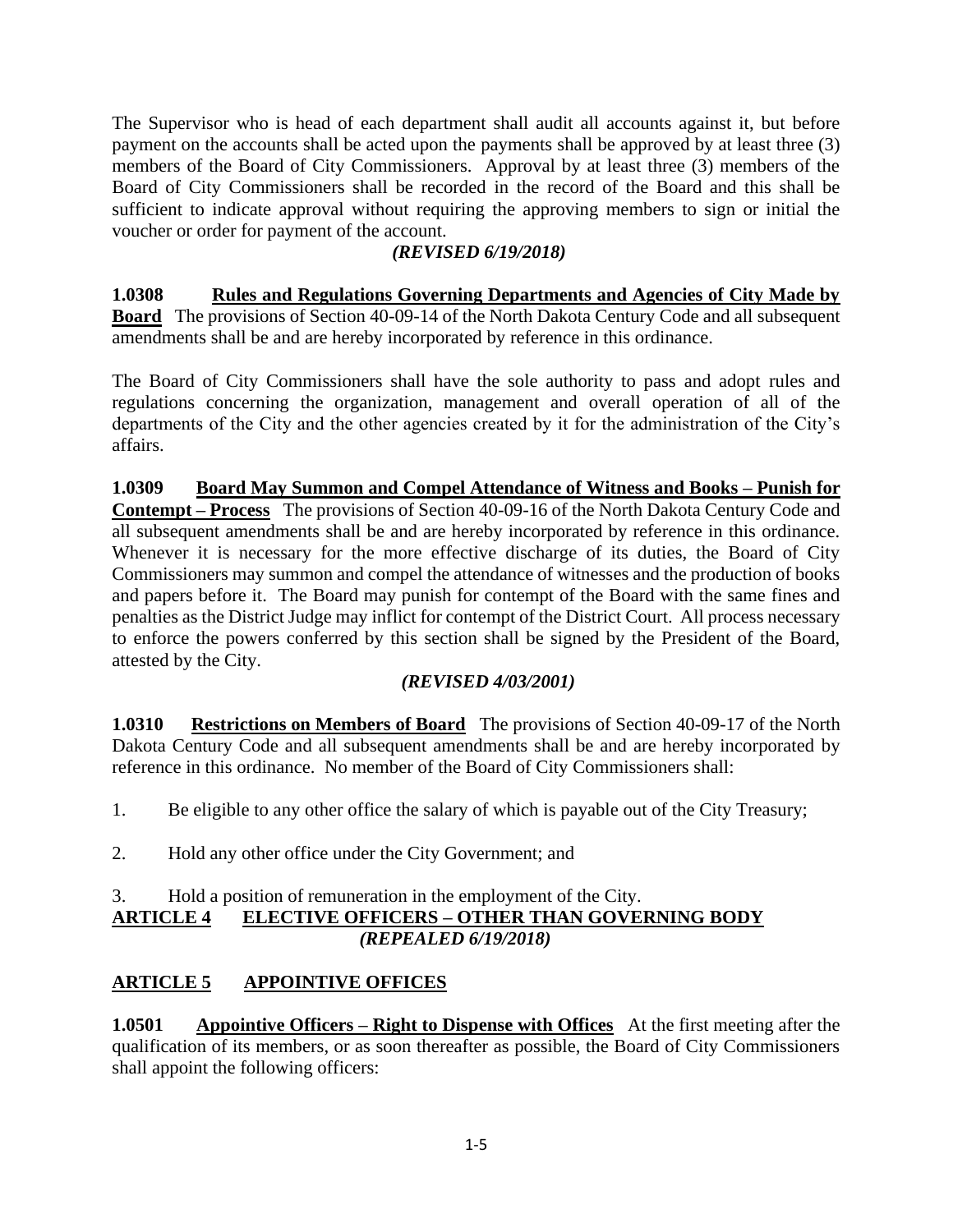- 1. City Financial Auditor;
- 2. City Attorney;
- 3. City Assessor;
- 4. City Health Officer
- 5. Chief of Police
- 6. City Engineer
- 7. City Utility Auditor
- 8. Vice-Chair of Commission
- 9. Library Board Member
- 10 Tree Board Member #1
- 11. Tree Board Member #2
- 12. City Zoning Board Member/Renaissance Zone Board Member/County
- 13. County/Zoning Member (City Commissioner)
- 14. Tax and Tourism Board Member
- 15 Bowman County Development Corporation Board Member

In addition, governing body may appoint a Treasurer, additional Assessors, a Street Commission, one (1) or more Policemen, a Board of Public Works, and such other officers or boards as the Board of the City Commissioners may deem necessary, or may, by a majority vote, dispense with any appointive office, and provide that the duties thereof shall be performed by other officers or boards, by the Board of City Commissioners, or by a committee or committees thereof. *(REVISED 6/19/2018)*

**1.0502 Term of Appointive Officers** The term of all appointive officers shall begin on July 1, after the regular election of City Commissioners and shall continue for a term of two (2) years until their successors have been appointed and qualified. Any person appointed to fill a vacancy shall hold his office for the unexpired term unless appointed as an "acting" officer. An acting officer shall serve at the pleasure of the governing body. Before entering upon the duties of their office, appointed officers shall take oath and give the bond required by law.

**1.0503 Postponement of Appointments** The Commission may, upon the concurrence of two-thirds (2/3) of the Commissioners present, postpone action on such appointments, or any of them, to a special session of the Commission to be held not later than one (1) week from the date of such adjournment.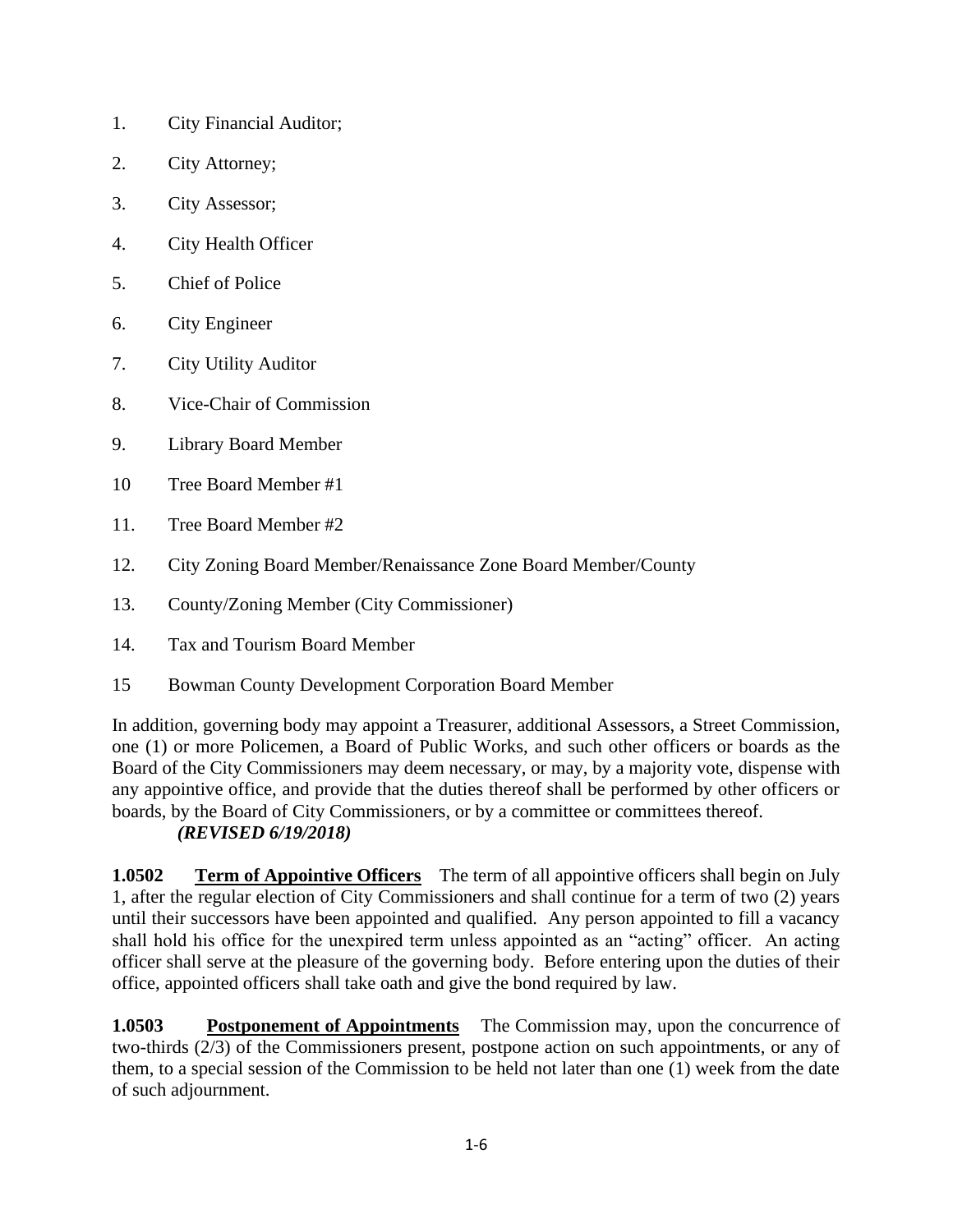**1.0504 Appointive Officers – Removal Upon Hearing – Suspension and Temporary Appointment** Any person appointed to any office of a City operating under the commission system of government and any employee of the City may be removed by a majority vote of all of the members of the Board of City Commissioners, but no officer or employee shall be removed except for cause and unless charges are preferred against him and he is accorded an opportunity to be heard in his own defense. With ten (10) days after charges are filed against any such person in the office of the City Auditor, the Board shall proceed to hear and determine the case upon its merits. The President of the Board of City Commissioners, or the Board, by a majority *v*ote of its members, may suspend any officer or employee against whom charges have been preferred until the disposition of the charges. The President may appoint a person to fill any vacancy temporarily until charges against the incumbent of such office have been disposed of. Any person appointed by the President without confirmation may be removed by him when he deems it is for the best interest of the City.

**1.0505 General Duties of City Financial Auditor** It shall be the duty of the City Auditor to issue the calls for all special meetings of the City Commission when requested to do so by the President or presiding officer or any two (2) members of the City Commission. The Auditor shall also keep a full and complete record of all meetings of the City Commission and shall keep a book to be styled the "Ordinance Book" and shall record therein at length all ordinances of the City. Said Auditor shall also keep a book to be styled the "Special Assessment Book" in which he shall keep all records of special assessment. All such books shall have full and complete indexes of the contents thereof. The Auditor shall report to the City Commission at the end of every month a list of all warrants, interest coupons, bonds or other evidence of indebtedness which may have been redeemed or paid by him during the month and he shall duly give to the Commission a copy of his receipt*s* therefore. The Auditor shall further handle all correspondence, permits and licenses and shall do and perform each, every, and all duties and things prescribed for Auditor to do by statutes of this state, or by an ordinance, resolution or proper instruction of the City Commission.

**1.0506 General Duties of City Attorney** The City Attorney shall conduct all of the law business of the City and of the departments thereof, and all law business in which the City shall be interested; he shall, when requested, furnish written opinions upon the subjects submitted to him by the City Commission, or any other department. It shall also be the City Attorney's duty to draft all ordinances, bonds, contracts, leases, conveyances and such other instruments as may be required by the officers of the City; to examine and inspect tax and assessment rolls and all other proceedings in reference to the levying and collection of taxes and to perform each and every and all duties and things prescribed by him to do by statutes of the state, or by an ordinance, resolution or proper instruction of the City Commission.

**1.0506.1 Court Services Contract Agreement** The state of North Dakota, Bowman County and the City of Bowman have entered into a "Court Services Contract" agreement which permits the City of Bowman to transfer its municipal ordinance cases to the District Court of the State after July 1, 2018 to be adjudicated. Based on this agreement, the terms "Municipal Judge" and "District Court Judge" may be used interchangeably.

*(ENACTED 12/17/2018)*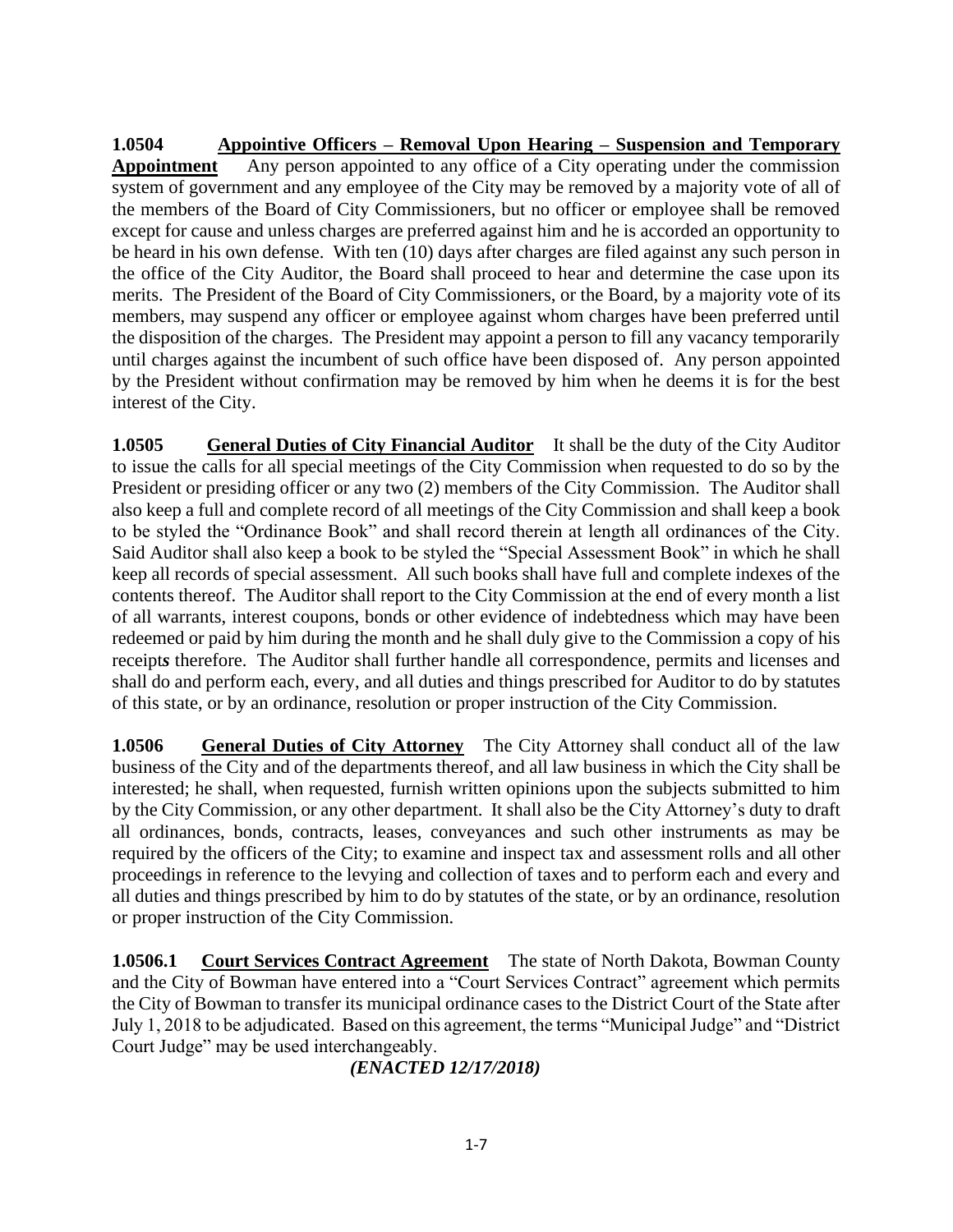**1.0507** General Duties of Other Appointive Officers All other appointive officers shall perform such duties as directed by the Bowman City Commissioners, directed by these ordinances, or directed or authorized by the Laws of the State of North Dakota.

## **ARTICLE 6 SPECIAL PROVISIONS REGARDING CITY OFFICERS**

**1.0601 Bonds of Municipal Officers and Employees** The following officers and employees of the City of Bowman shall be bonded in the sums as hereinafter set forth: President of the City Commission, City Financial Auditor, City Commissioners, City Utility Auditor, Police Officers, Water Department Superintendent, Street Department Superintendent, City Assessor. Said officers or employees shall be bonded from the State Bonding Fund in accordance with the provisions of Chapter 26-23, Section 40-13-02 of the North Dakota Century Code and in such amounts as are set by the laws of the State of North Dakota, the Board of City Commissioners, or the Commissioner of Insurance.

## *(REVISED 6/19/2018)*

**1.0602 Oaths of Municipal Officers** Every person appointed to any municipal office, before entering upon the discharge of the duties thereof, shall take and subscribe the oath of office prescribed for civil officers and, except in the case of the Treasurer and Auditor, shall file the same with the City Auditor within ten (10) days after notice of his election or appointment has been given. The oath of the Municipal Treasurer and of the Auditor shall be filed in the office of the County Auditor. In addition, each Commissioner shall take an oath that he is not under any direct or indirect obligation to appoint or elect any persons to the office of policeman, or any other office, position or appointment under the City government. Refusal to take oath of office, as required by this Section, shall also be deemed a refusal to serve and, therefore, a failure to qualify for the office.

## *(REVISED 4/03/2001)*

**1.0603 Salaries of City Commissioners** The salary of the President of the City Commission and each City Commissioner must be fixed by ordinance and shall not exceed the sum allowed by state law. *(REVISED 4/03/2001)*

**1.0604** Salaries of City Officials and Appointive Officers Salary of City officials and appointive officers, except as otherwise provided by law, shall be in such sums and amounts as may be, by resolution of the governing body, fixed from time to time. After having been once fixed, the salary of an officer may not be diminished to take effect during the term for which the office was elected or appointed. *(REVISED 6/19/2018)*

**1.0605 Meals and Lodging – Amount Allowed** Each elective or appointive officer, employee, representative, or agent of this City, or of any of its subdivisions, boards, or commissions may make claim and shall upon approval of such claim, be paid as an allowance for meals and lodging while engaged within this State, in the discharge of a public duty away from his normal working and living residence for all or any part of any quarter (1/4) of a day at the rates specified by state law.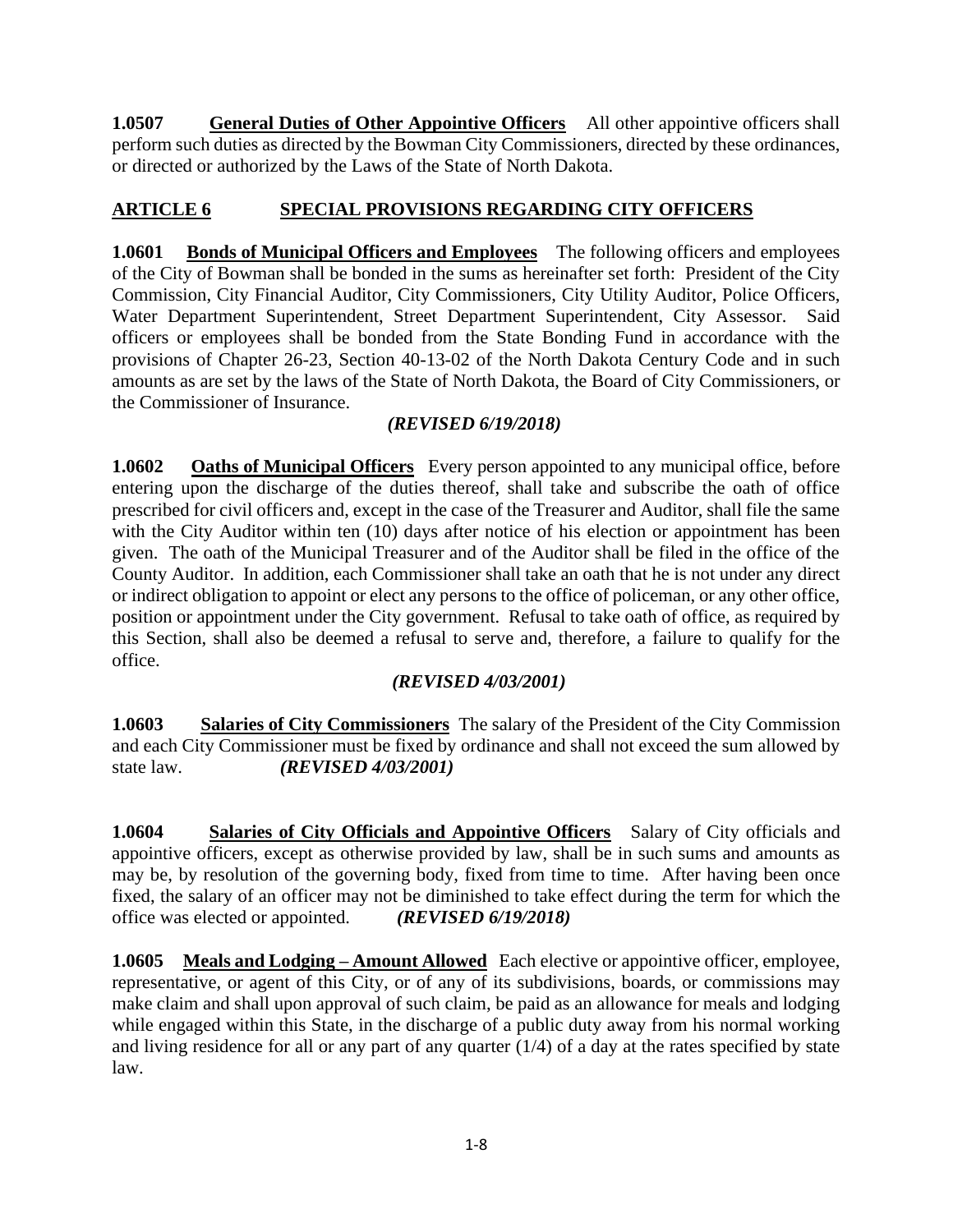Verifications of claims shall not be required for the first three quarters (3/4's) listed above and only a lodging receipt shall be required for the fourth (4th) quarter; provided however, the amount paid for such lodging shall not be required to be listed.

Such persons engaged in travel outside the state shall not claim a sum in excess of that allowed by state law a day for meals and in addition thereto actual lodging expenses. Verification by receipt for such out-of-state travel expense shall be required only for lodging expense claimed. Verification of any other type of expenses not prescribed by this section shall be by sworn statement and receipts shall be required.

Any person filing a false claim with the City of Bowman for mileage or expenses as herein permitted is guilty of an offense and may be punished by a fine of not to exceed Five Hundred and No/100 Dollars (\$500.00).

**1.0606** Personal Interest in Contract by Public Officer Prohibited No contract for the furnishing of supplies to the City, or buying of property from the City shall be entered into by any officer of the municipality, provided, however, that such contracts may be entered into with an officer of the City, if such contract is unanimously approved by other members of the governing body of the City by a finding unanimously adopted by such other members, and entered in the official minutes of the governing body, to be necessary for the reason that the services or property are not otherwise available at equal cost.

**1.0607** Retiring Officer to Turn Over Books Any person having been an officer of the City shall, within five (5) days after notification and request, deliver to his successor in office, all property, books and effects of every description in his possession belonging to the City or appertaining to his office; and upon his refusal to do so, shall be liable for all damages caused thereby, and guilty of an offense and may be punished by a fine of not to exceed Five Hundred and No/100 Dollars (\$500.00).

#### **1.0608 Administrative Policy and Procedure** PERFORM DUTIES. Each Officer Shall:

- 1. Perform all duties required of his office by law or ordinance and such other duties not in conflict as may be required by the governing body.
- 2. Be immediately responsible to the governing body for the effective administration of their departments and all activities assigned thereto.
- 3. Keep informed as to the latest practices in their particular field and shall inaugurate with approval of the governing body such new practices as appear to be of benefit to the service and to the public.
- 4. Submit such reports of activities of his department as the governing Board may request.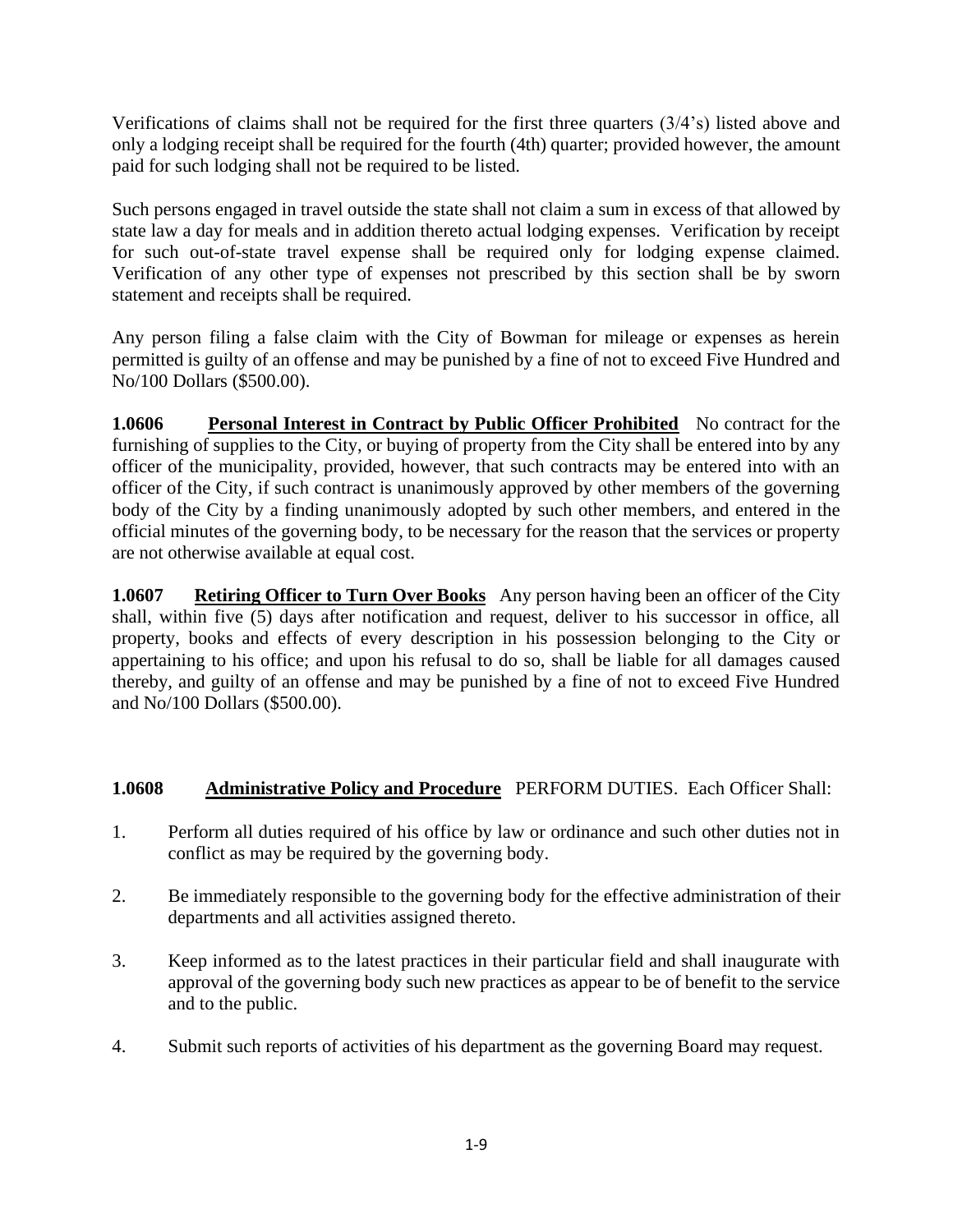- 5. Be responsible for the proper maintenance of all City property and equipment used in his department.
- 6. Establish and maintain records in sufficient detail to furnish all information needed for proper control of department activities and to form a basis for reports to the governing Board.
- 7. Cooperate with other officers, departments and employees.
- 8. Have power to direct and supervise all subordinates under him.

**1.0609 Obstructing a Public Official – Prohibited** Every person who willfully delays or obstructs a public officer in the discharge or attempt to discharge any duty of his office shall be guilty of an infraction. Upon conviction, for a violation of this section, such person shall be fined not more than Five Hundred and No/100 Dollars (\$500.00).

## **ARTICLE 7 PURCHASING AND DISPOSITION OF PROPERTY**

**1.0701** Competitive Bidding Requirements Any purchase, contracts or project for which a special assessment is levied shall be based on competitive bids. Any public works project exceeding One Hundred Fifty Thousand Dollars and NO/100 (\$150,000.00) shall be based on competitive bids. *(REVISED 6/19/2018)*

**1.0702 Bidding Procedure** All supplies and contractual services as provided under Section 1.0701, shall be given by advertising for the sale or purchase of the property or service by giving written notice in a paper of general circulation within the municipality for three (3) successive weeks and the opening of the bids so received not less than twenty (20) days after the last publication thereof. The lowest responsible bidder, shall be the bidder who in addition to price, has the best ability, capacity and skill to perform the contract or provide the service required promptly or within the specified time without delay or interference. There shall also be considered character, integrity, reputation, judgment, experience, and efficiency of the bidder, the quality of performance of previous contracts, sufficiency of financial resources, and previous and existing compliance with state laws and City ordinances.

## *(REVISED 6/19/2018)*

**1.0703 Open Market Purchase and Property Disposal** All purchases or contractual services (except those specified under Section 1.0701) and all sales of property which has become obsolete or unusable may be purchased or sold in the open market without competitive bidding. *(REVISED 04/03/2001)*

**1.0704 Accounts Against City to be in Writing and Verified** Accounts, claims and demands against the City of Bowman, North Dakota, for any property or services for which said City shall be liable, shall be reduced to writing in items and the claimant shall verify the same in the manner hereinafter set forth.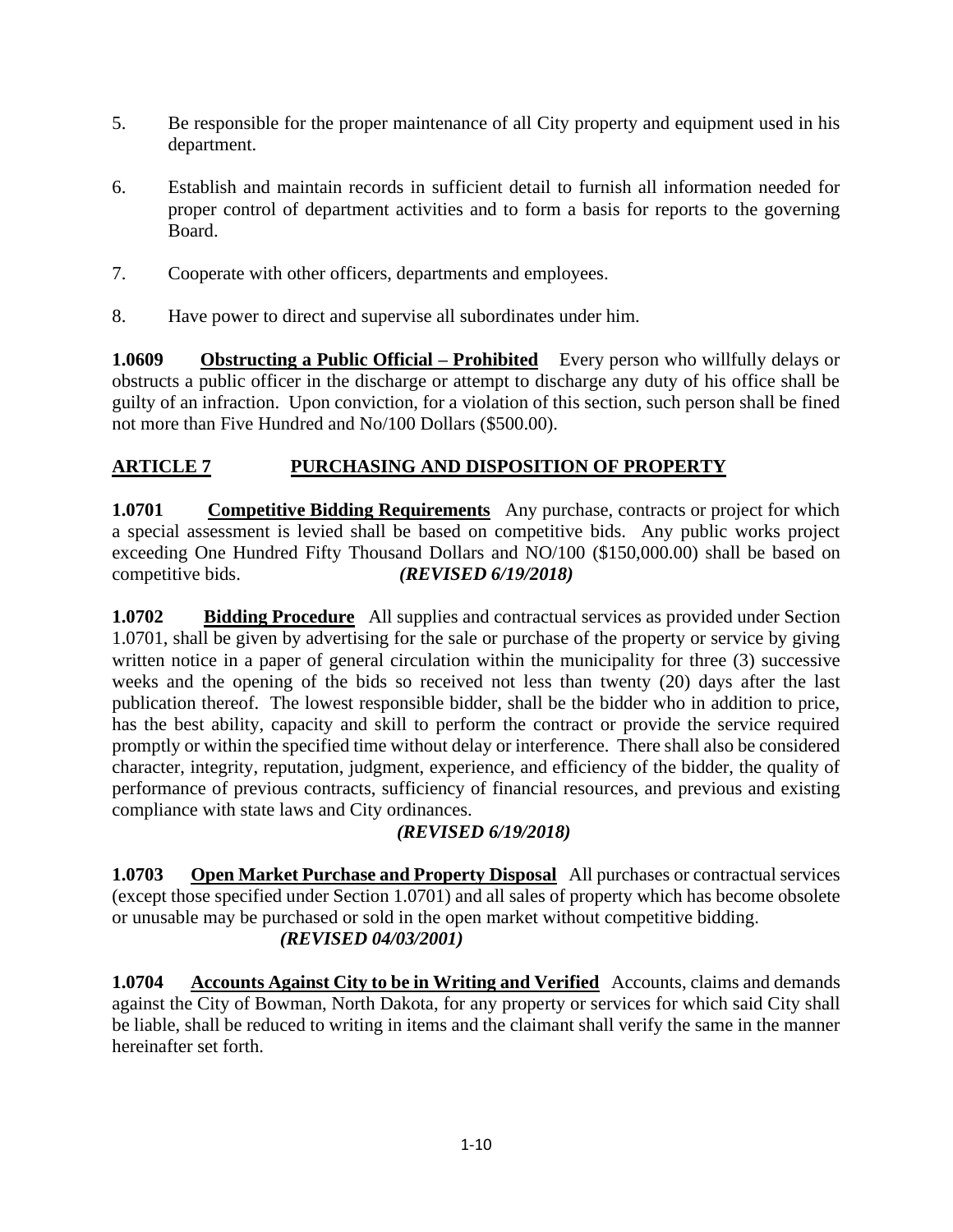**1.0705 Form of Verification** The claimant shall execute a verification, printed on vouchers furnished by the City Auditor and reading as follows:

"Verification. I do hereby certify that the within bill, claim, account, or demand is just and true; that the money therein charged was actually paid for the purpose therein stated; that the services therein charged were actually rendered and of the value therein charged, and that no part of such bill, claim, account or demand, has been paid; and that the goods therein charged were actually delivered and were of the value charged.

## **Signed:**

**\_\_\_\_\_\_\_\_\_\_\_\_\_\_\_\_\_\_\_\_\_\_\_\_\_\_\_\_\_\_ \_\_\_\_\_\_\_\_\_\_\_\_\_\_\_\_\_\_\_\_\_\_\_\_\_\_\_\_\_\_\_\_\_\_\_\_** (If signed by a firm or company, show authority on this line)

**1.0706 Further Verification May be Required** It is hereby provided that any officer of the Board of City Commissioners before whom any bill, claim, account, or demand against the City shall come for audit and approval may, if deemed necessary in his or their discretion, require to be furnished a statement made under oath, containing such other information as is deemed necessary for the further verification of any bill, claim, account or demand against the City, or any of its undertakings.

**1.0707 Blank Forms to Have Verification Printed Thereon** All blank voucher forms for bills, claims accounts, and demands against the City shall have printed thereon the language of Section 1.0705.

**1.0708 Conveyance, Sale, Lease or Disposal of Property** Real property belonging to the municipality shall be conveyed, sold, leased, or disposed of, only as approved of by a two-thirds (2/3's) vote of all members of the governing body. Instruments affecting such conveyance, sale, lease or disposal shall be valid only when duly executed by the President of the Board of City Commissioners and attested by the City Auditor. Real property shall be conveyed by a majority vote of all members of the governing body. When the real property to be disposed of is estimated, by the governing body of the municipality to be of a value of less than Ten Thousand and No/100 Dollars (\$10,000.00), such property may be sold at private sale upon the proper resolution of the governing body. In all other cases, such real property may be sold only at public sale. Bids for the purchase or lease of real property belonging to the municipality, whether or not advertisement therefore has been made, shall be made directly to the governing body and submitted to the City Auditor, who shall present any and all such bids to the governing body at its next regularly scheduled meeting. The City reserves the right to reject any and all offers determined to be insufficient. When specific statutory provisions contained in the North Dakota Century Code provide for a procedure which is in conflict with this Section, governing the conveyance, sale, lease or disposal of real property, the Section shall not apply insofar as it is in conflict with such state law. Said statutory procedures are as follows:

1. Lease of airports or landing fields, or portions thereof shall be under authority granted in Section 2-02**-**09 North Dakota Century Code. Said lease shall further be in compliance with regulations and directives of appropriate federal agencies.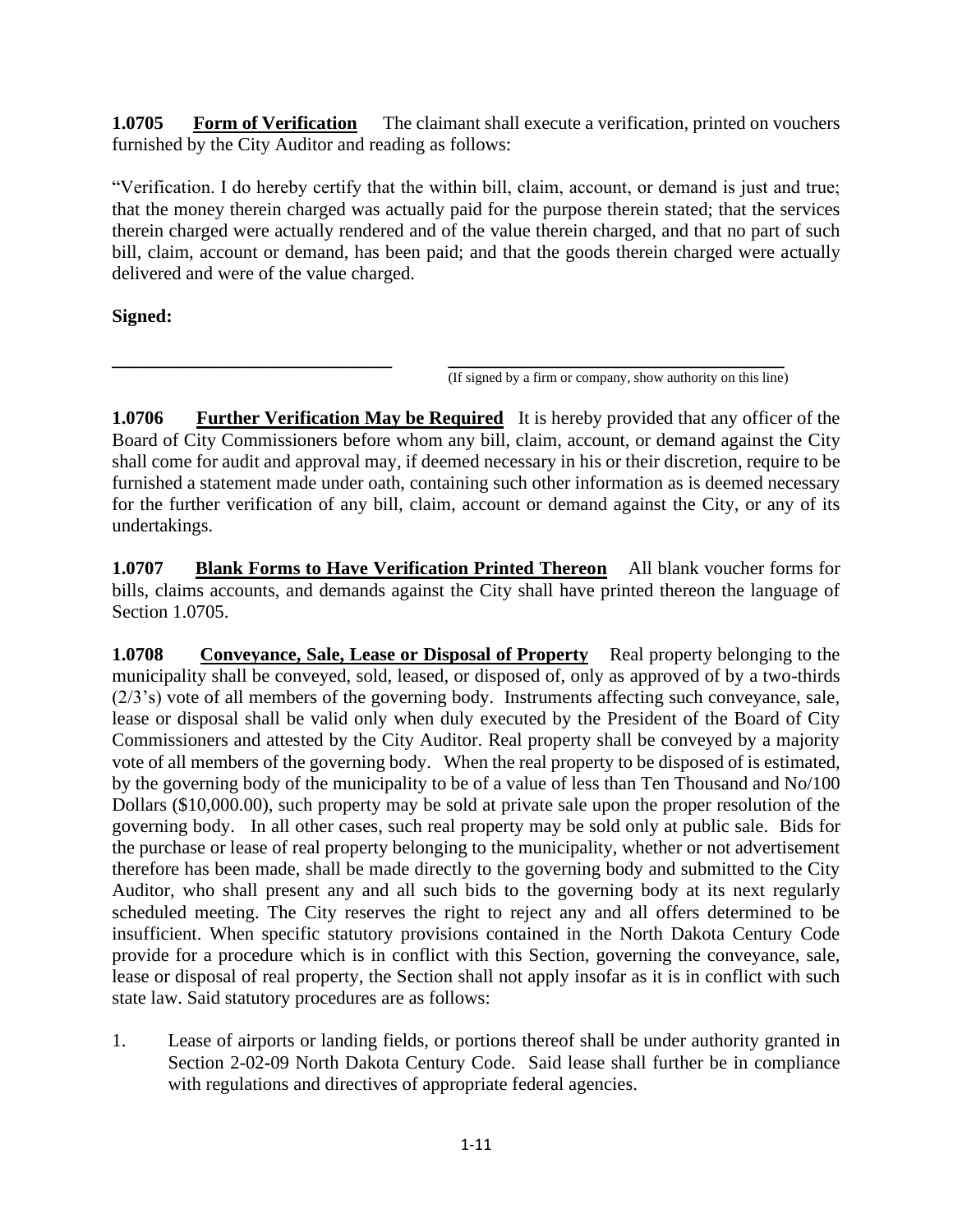- 2. Conveyance of right of way for any state highway shall be as provided in Section 24-01- 46, North Dakota Century Code.
- 3. Leasing of oil and gas lands shall be as provided in Sections 38-09-02 through 39-09-04 and Sections 38-09-14 through 38-09-20, North Dakota Century Code*.*
- 4. Conveyance of property to a municipal parking authority shall be as provided in Section 40-61-05, North Dakota Century Code.
- 5. Lease of public buildings or portions thereof shall be as provided in Chapter 48-08, North Dakota Century Code.
- 6. Granting of concessions for cafes, restaurants, and confectioneries in public buildings or on public grounds shall be as provided in Chapter 48-09, North Dakota Century Code.
- 7. Granting of right-of-way for a railway, telephone lines, electric light system, or a gas or oil pipeline system shall be as provided in Section 49-09-16, North Dakota Century Code. *(REVISED 04/03/2001)*

**1.0709 Real Property Transfer Requirements** The provisions of Section 40-11-04.1 of the North Dakota Century Code and all subsequent amendments shall be and are hereby incorporated by reference in this ordinance.

# **ARTICLE 8 MUNICIPAL ELECTIONS**

**1.0801.1 Mutual Aid Contract for Elections** The City has entered into a mutual aid contract with Bowman County to conduct the municipal elections. All provisions of state law shall govern such elections and shall be contractually fulfilled by Bowman County. All references in this Article to the City Commission or City Officers shall be replaced with County Commission or as designated by City or County officials per the mutual aid agreement.

#### *(REVISED 6/19/2018)*

**1.0801** Qualified Electors in Municipal Elections – Restrictions The provisions of Section 40-21-01 of the North Dakota Century Code and all subsequent amendments shall be and are hereby incorporated by reference in this ordinance. Every resident of a municipality who is qualified to vote therein at general elections may vote at all municipal elections held therein. When elections are held by wards or precincts, no person may vote in any place other than the ward or precinct of which he is a resident.

**1.0802 Elections in Commissioned Cities – When Held – Notice, Polls, Judges and Inspectors** The Provisions of Section 40-21-02 of the North Dakota Century Code and all subsequent amendments shall be and are hereby incorporated by reference in to this ordinance.

Biennial municipal elections in Cities operating under the Commission form or government shall be held on the first (1<sup>st</sup>) Tuesday in June in each even numbered year at such place or places as the Board of City Commissioners shall designate. Ten (10) days' notice of the time and place of the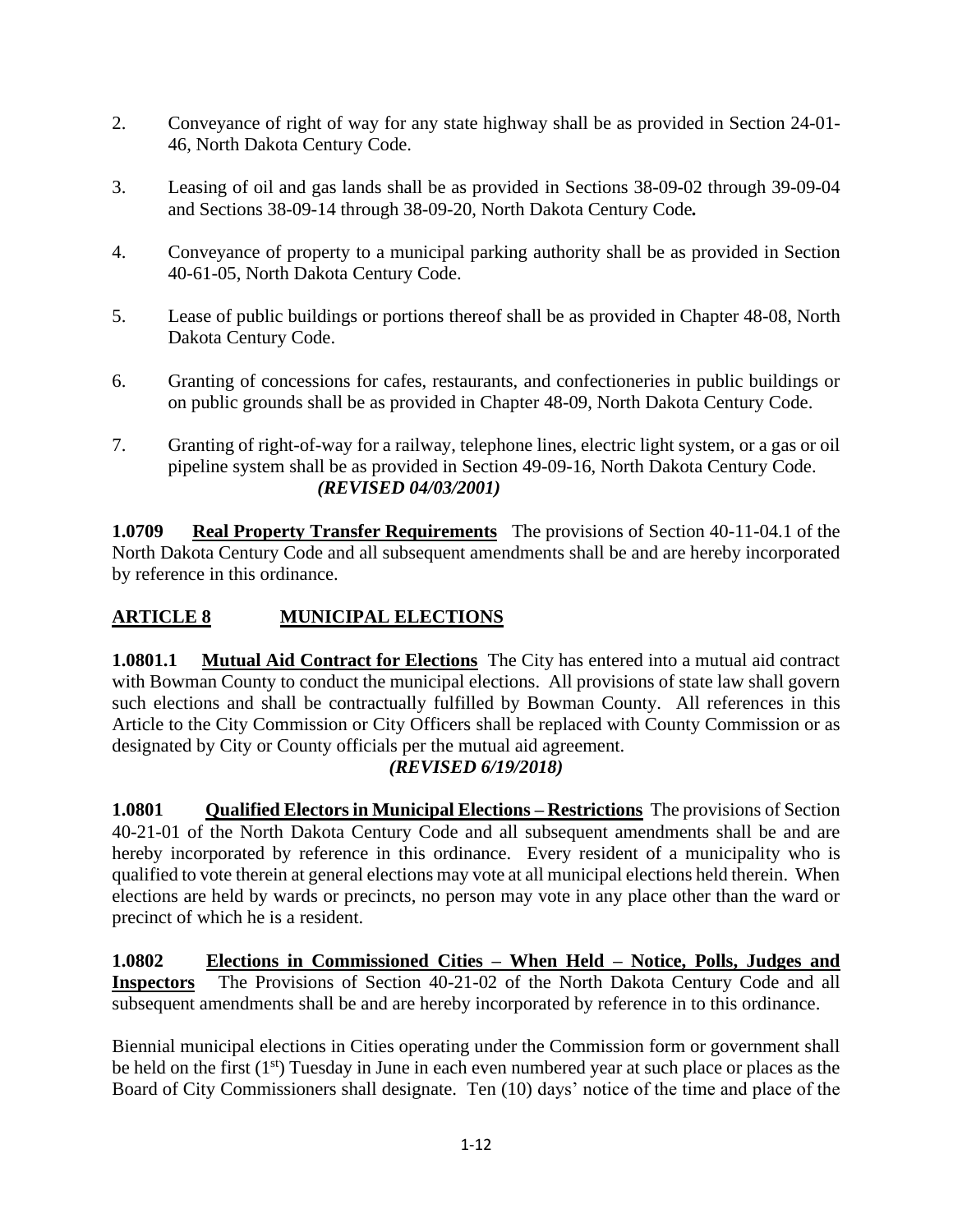election and of the offices to be filled at such election shall be given by the City Auditor by publication in the official newspaper of the City as provided by Section 40-01-09. The polls shall be opened and closed as provided by state law for the opening and closing of polls at primary, general and special elections. For all general City elections, the Board of City Commissioners shall appoint one (1) inspector for each precinct at least twenty-one (21) days before the election is held, and two (2) judges of election for each precinct at least ten (10) days before the election is held. For special City elections the Board of City Commissioners shall appoint one (1) inspector and two (2) judges of election for each precinct in the City at least ten (10) days before the election is held. For any City election in a precinct in which seventy-five (75) or fewer votes were cast in the last City election, the Board of City Commissioners may appoint one (1) inspector and one (1) judge. Each precinct election judge, in either a general or a special City election, shall appoint a poll clerk who shall be a qualified elector of the precinct in which he is to serve.

**1.0803 Designation of Polling Places for Municipal Elections** The governing body of the City, at the time of calling any general or special municipal election, or prior to the time of registration for said election, if said registration is required by law, shall by resolution designate such voting precincts and polling places for said election as it may deem necessary for the conduct of the same, and shall, in giving notice of said election, designate such voting precincts and polling places.

#### **1.0804 Compensation of Inspectors, Judges and Clerks at Municipal**  *(REPEALED 6/19/2018)*

**1.0805 Reference to Party Ballot or Affiliation in Petition of Candidate for Municipal Office – Prohibited – Principals Stated** The Provisions of Section 40-21-06 of the North Dakota Century Code and all subsequent amendments shall be and are hereby incorporated by reference in this ordinance. No reference shall be made to a party ballot nor to the party affiliation of a candidate in a petition to be filed by or in behalf of a candidate for nomination to a public office in any incorporated *C*ity in this state.

# *(REVISED 4/03/2001)*

**1.0806 Petition for Nomination of Elected Official Municipalities – Signature Required Contents** The provisions of Section 40-21-07 of the North Dakota Century Code and all subsequent amendments shall by and are hereby incorporated by reference in this ordinance.

A candidate for any public office in an incorporated city may be nominated by filing with the City Financial Auditor, before four p.m.  $(4:00 \text{ p.m.})$  on the sixty-fourth  $(64<sup>th</sup>)$  day before the holding of the election, a petition signed by not less than ten percent (10%) of the number of qualified electors who voted for that office in the last City election. A candidate shall also file a statement of interests as required by *S*ection 16.1-09-02 of the North Dakota Century Code. If multiple candidates were elected to the office at the preceding City election at which the office was voted upon, the number of signatures must equal at least ten percent (10%) of the total votes cast for all candidates divided by the number of candidates that were to be elected to that office at that election. Qualified electors who sign a petition must reside within the corporate limits of the City. If a petition is mailed, it must be in the possession of the City Auditor before four p.m.  $(4:00 \text{ p.m.})$  on the sixty-fourth  $(64<sup>th</sup>)$ day before the holding of the election. However, no more than three hundred (300) signatures may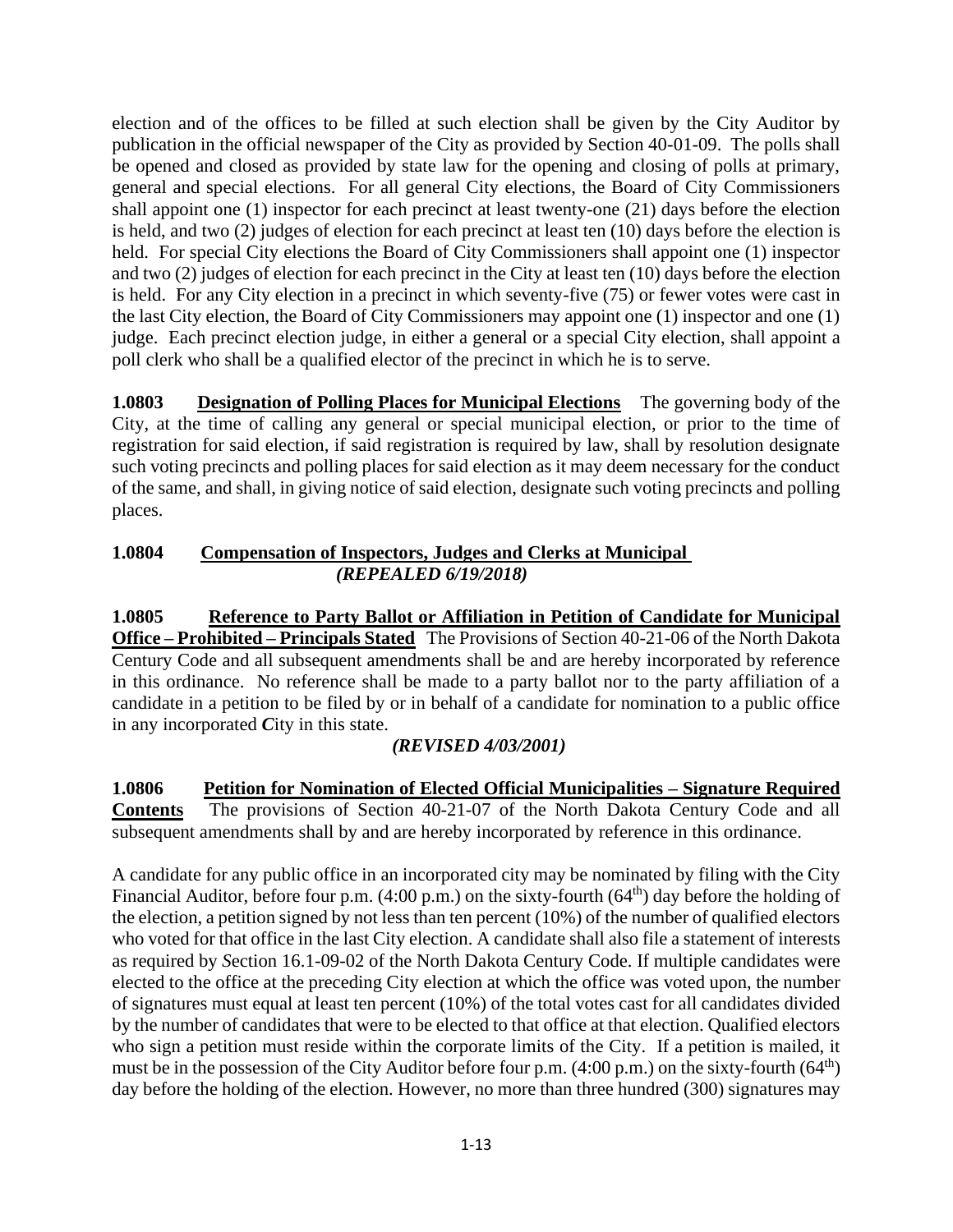be required and the signatures may be on separate sheets of paper. Petitions must meet the specifications of nominating petitions pursuant to Section 16.1-11-16. If a City election is not combined with a state or county election according to Section 40-21-02, a candidate may be nominated by filing the required petition with the City Auditor before four p.m. (4:00 p.m.) on the sixty-fourth  $(64<sup>th</sup>)$  day before the holding of the election. A candidate may withdraw the candidate's nominating petition at any time before the applicable deadlines for filing nominating petitions provided for in this Section. Nominating petitions required by this Section may not be circulated or signed prior to January first preceding the election. Any signatures to a nominating petition obtained before that date may not be counted. A nominating petition for a special election may not be circulated or signed more than thirty (30) days before the time when a petition for a special election must be filed. A candidate for the City Commission may run for either the office of "City Commissioner" or the "Office of President" of the Board of City Commission but not both in the same election. A candidate may run for only one (1) office in a City at any given election. *(REVISED 6/19/2018)*

#### **1.0807 Ballots in Municipalities – Makeup** The provisions of Section 40-21-08 of the North Dakota Century Code and all subsequent amendments shall be and are hereby incorporated by reference in this ordinance.

The Auditor of the City shall place only the names of the persons nominated upon the ballot. The Auditor shall determine the arrangement of the names of the candidates upon the ballot by conducting a drawing immediately after the candidate filing deadline on the sixty-fourth  $(64<sup>th</sup>)$  day before the election and shall give advanced notice to the candidates involved.

#### *(REVISED 6/19/2018)*

**1.0808 Clerk Appointed to Fill Vacancies – Oath – Powers and Duties of Judges and Clerks of Municipal Elections** The provisions of Section 40-21-11 of the North Dakota Century Code and all subsequent amendments shall be and are hereby incorporated by reference in this ordinance.

When necessary, the judges of election at a municipal election shall appoint clerks to fill vacancies. The judges and clerks of a municipal election shall take the same oath and have the same powers and authority as judges and clerks of general state elections.

#### **1.0809 Counting Ballots – Canvass of Returns by Governing body of the Municipality** *(REPEALED 6/19/2018)*

**1.0810 Municipal Election to be Governed by Rules Applicable to County Elections – Absent Voting** The provisions of Section 40-21-13 of the North Dakota Century Code and all subsequent amendments shall be and are hereby incorporated by reference in this ordinance.

The manner of conducting, voting at, keeping poll lists, and canvassing votes at Municipal elections, recounts, and contests of all results of such elections shall be governed, as nearly as possible and except as otherwise provided in this Chapter, by the laws of this state in Municipal elections in accordance with the provisions of Chapter 16.1-07.

# *(REVISED 4-03-2001)*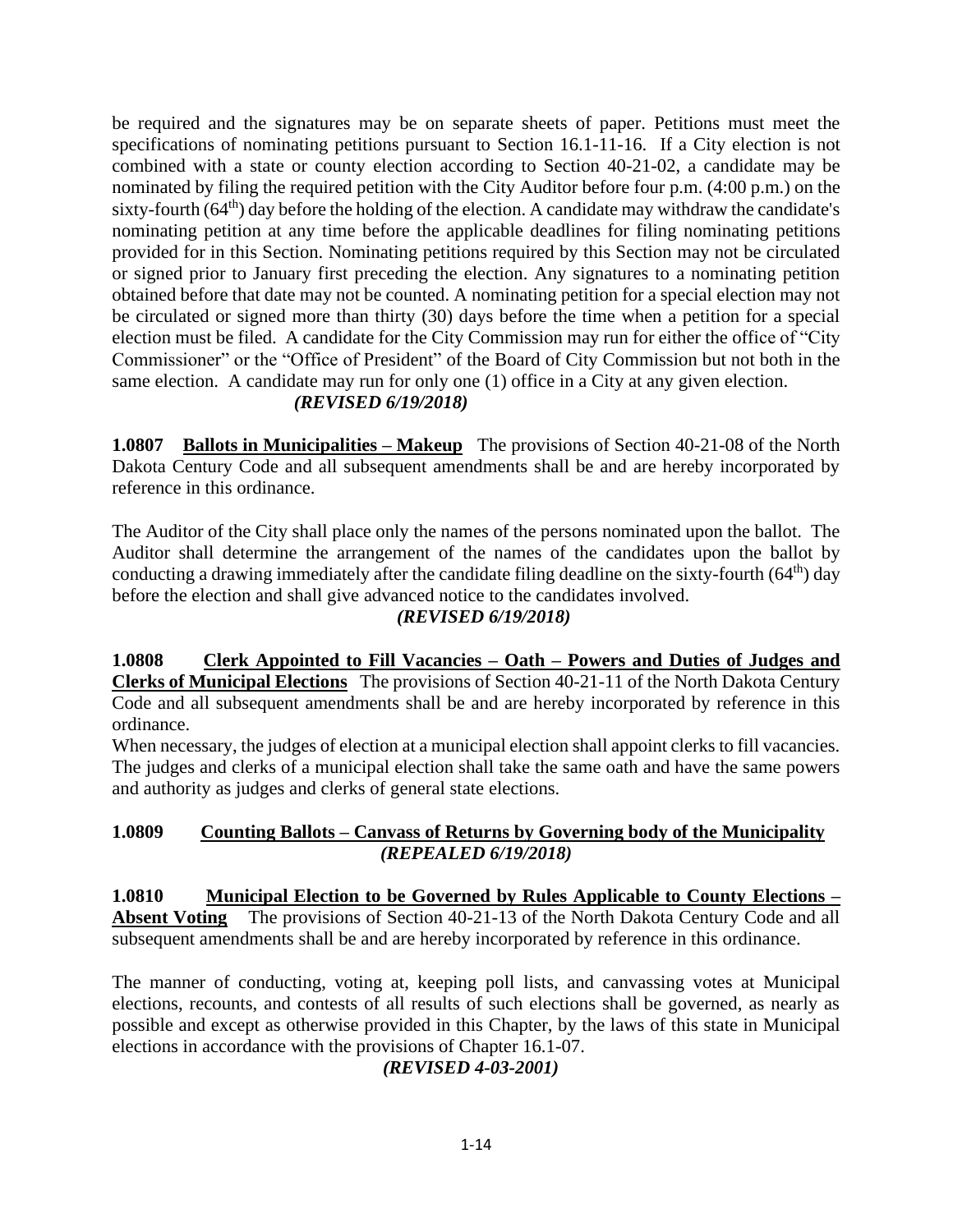**1.0811 City Auditor to Notify of Election or Appointments** The provisions of Section 40- 21-14 of North Dakota Century Code and all subsequent amendments shall be and are hereby incorporated by reference in this ordinance.

The City Auditor, within five (5) days after the result of an election is declared or the appointment of an officer is made within the municipality, shall notify each person elected or appointed to municipal office of that person's election or appointment. Within the same period of time, the City Auditor shall also notify the state supreme court of the election or the appointment of any Municipal Judge or alternate judge.

**1.0812** New Election upon Failure to Elect The provisions of Section 40-21-15 of the North Dakota Century Code and all subsequent amendments shall be and are hereby incorporated by reference in this ordinance.

If there is a failure to elect an officer required to be elected, the governing body of the municipality may order a new election.

**1.0813 Special Elections Conducted in Same Manner as General Elections** The provisions of Section 40-21-16 of the North Dakota Century Code and all subsequent amendments shall be and are hereby incorporated by reference in this ordinance.

Special municipal election to fill vacancies or for any other purpose shall be held and conducted by the inspectors and judges of election of several precincts in the same manner and the returns shall be made in the same form and manner as at regular municipal elections.

**1.0814 Highest Number of Votes Elects in Municipal Election – Procedure on Tie Vote** The Person having the highest number of votes for any municipal office shall be declared elected to such office. In case of a tie vote in the election of any municipal officer, a recount must be conducted pursuant to Section 16.1-16-01. If the recount results in a tie vote, the choice must be determined by a coin flip in the presence of the governing body of the municipality and in a manner as it shall direct. *(REVISED 4/03/2001)*

# **ARTICLE 9 CITY LODGING TAX**

**1.0901 City Lodging Tax – Imposition – Amount – Disposition** A City tax of two percent (2%) is hereby imposed upon the gross receipts of retailers on the leasing or renting of hotel, motel, or tourist campground accommodations within the City for periods of less than thirty (30) consecutive calendar days or one (1) month. The tax imposed by this Section shall be in addition to the state sales tax on rental accommodations provided in Chapter 57-39.2, North Dakota Century Code, and the City shall deposit all proceeds of this tax in the city visitors' promotion fund. Moneys deposited in the city visitors' promotion fund shall be spent only as provided in this Article.

**1.0902 City Lodging and Restaurant Tax – Imposition – Amount – Disposition** In addition to the tax imposed under Section 1.0901, a City tax of one percent (1%) is hereby imposed upon the gross receipts of retailers on the leasing or renting of hotel, motel, or tourist court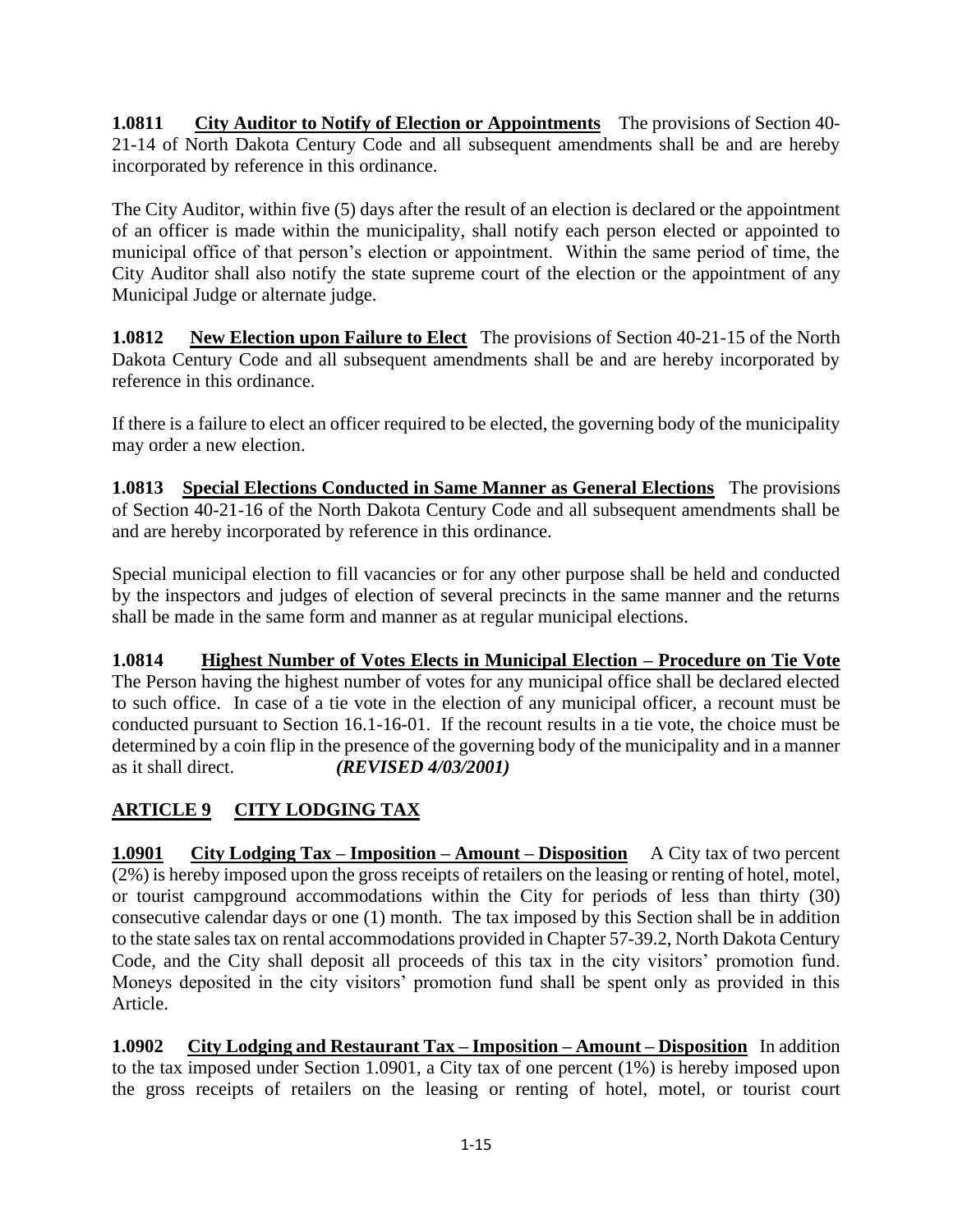accommodations within the City for periods of less than thirty (30) consecutive calendar days or one (1) month and upon the gross receipts of a restaurant from any sales of prepared food or beverages, not including alcoholic beverages for consumption off the premises where purchased, which are subject to state sales taxes. For purposes of this Section, "restaurant" means any place where food is prepared and intended for individual portion service for consumption on or off the premises and "prepared" includes heating prepackaged food. Accommodations, food, and beverages may all, each, or in any combination be subjected to the tax under this Section, if all items in any category which are taxable under state law are taxable, except as otherwise provided in this Section.

The tax imposed under this Section is in addition to state sales taxes on rental accommodations and restaurant sales and the City shall deposit all proceeds of this tax in the city visitors' promotion capital construction fund. Moneys deposit in the city visitors' capital construction fund shall be spent only as provided in this Section.

**1.0903 City Visitors' Promotion Fund – City Visitors' Promotion Capital Construction Fund – Visitors' Committee – Establishment – Purpose** The City shall as appropriate, establish a city visitors' promotion fund, city visitors' promotion capital construction fund, and a visitors' committee. The visitors' committee shall serve as an advisory committee to the City Commission in administering the proceeds from the taxes available to the City under this Chapter. The committee shall be composed of five (5) members appointed by the City Commission. These appointees shall serve without compensation, except for reimbursement for necessary expenses. Committee members shall serve for a term of four (4) years, except that two (2) of those initially appointed must be appointed for an initial term of two (2) years. Vacancies must be filled in the same manner as initial appointment. The committee shall elect a chairperson and a vice chairperson from among its members to serve for a term of two (2) years. *(REVISED 6/19/2018)*

**1.0904 Budget – Contracts – Bonds – Capital Construction** The City Commission shall annually set the budget, if any, under which the committee shall operate. The City Commission may contract with any person, firm, association or corporation to carry out the purposes of the city visitors' promotion fund or the city visitors' promotion capital construction fund created under Section 1.0903 of this ordinance. The City Commission may irrevocably dedicate any portion of revenues from the tax authorized under Section 1.0902 of this ordinance and may authorize and issue bonds or other evidences of indebtedness in the manner prescribed by Section 40-57.3-01.1, North Dakota Century Code, to be paid by those revenues for any purpose that moneys in the city visitors' promotion capital construction fund may be used; and such tax upon being pledged to payment of such bonds or evidences of indebtedness issued pursuant to this section may not be reduced or repealed by the City Commission or by electros of the municipality by any initiated amendment to or referendum of Section 1.0902, so long as any of such bonds or evidences of indebtedness remain outstanding. The proceeds from the tax imposed by Section 1.0901 may not be used for any type of capital construction or purchase of real property. The proceeds from the tax imposed under Section 1.0902 may be used only for the payment of bonds issued, and the costs of issuance related thereto, under this Section or capital construction, maintenance, and repair or acquisition of property consistent with the purposes of this Article.